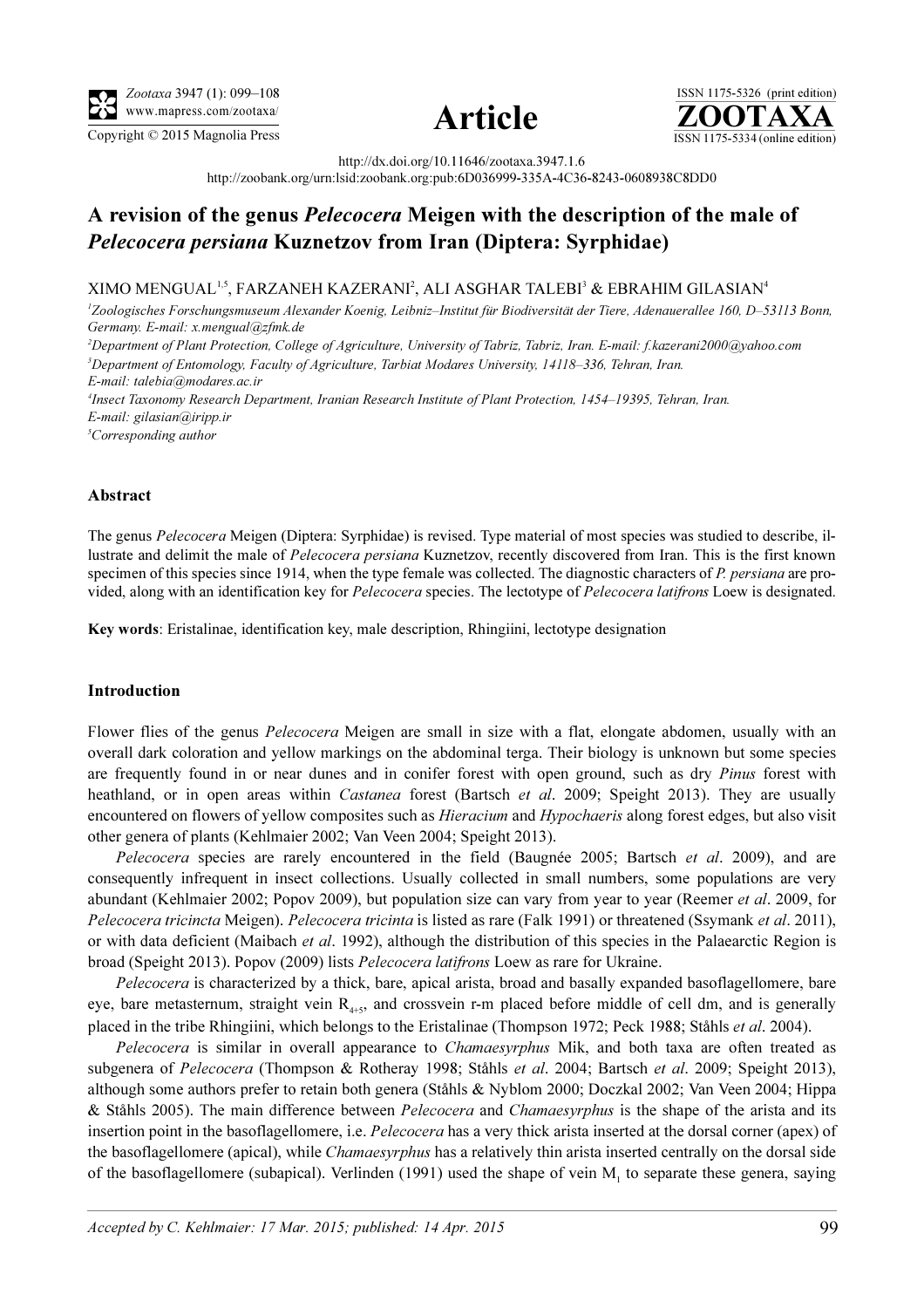#### Discussion

Kuznetzov (1989) reviewed the Palaearctic species of Pelecocera and listed P. conjungens Enderlein, Pelecocera lugubris Perris, P. latifrons, P. persiana and P. tricinta. In the catalogue of the Palaearctic Diptera, Peck (1988) listed Pelecocera sareptana Enderlein, P. conjungens and Ischyroptera annulipes Lindner as synonyms of P. latifrons. The holotype of *I. annulipes* and *P. sareptana* were available for the present study, and we conclude that both types belong to P. latifrons. We also studied the holotype of P. conjungens, which is conspecific with Chamaesyrphus lusitanicus Mik, in agreement with Thompson (2013). Enderlein (1937) already mentioned the possibility of the latter synonym in the original description.

Thompson (2013) also considers P. lugubris a synonym of C. lusitanicus. The original drawings of P. lugubris (Perris 1839) show an apical arista such as in other *Pelecocera* species. Peck (1988) is the last to mention this species, which was originally described from Mont-de-Marsan area, southwest France. No other revisionary European work mentions P. lugubris and it is not listed by Speight (2013). Since no other published information exists, and we have not been able to examine the type, we therefore follow Thompson (2013), who studied the material in 1983 (Christophe Daugeron, pers. comm.), and treats it as a synonym of C. lusitanicus.

Kuznetzov (1989) described P. persiana based on a single female collected in Tabriz on April 6th of 1914. The male here described is the first specimen of this species collected since then, a century ago. These two records and its distribution (P. persiana is only known from northern central and northern west parts of Iran) give an idea of the rarity of this species.

#### Acknowledgment

We thank Joachim Ziegler (ZMHB) and Dieter Doczkal for letting us study material in their care, Christophe Daugeron (MNHN) for helping us with material of P. lugubris, and Torsten Dikow and Kevin Moran (USNM) for checking material at the Smithsonian collection. We also thank Jeff Skevington and Andrew Young (CNC) for letting us use the images of P. pergandei (Figs 16, 18). We also thank Martin Speight (Dublin) for helpful notes and for improving the English of our text, and Dieter Doczkal and John Smit for their constructive comments.

We are indebted to M. Kheyrandish for letting us study the male specimen he collected. We thank the Department of Entomology, Tarbiat Modares University, for providing financial support for this research. We are very grateful to F. Christian Thompson (USNM) for his excellent work on the taxonomy of Syrphidae and dedication.

#### References

- Bartsch, H., Binkiewicz, E., Rådén, A. & Nasibov, E. (2009) Tvåvingar: Blomfugor (Diptera: Syrphidae: Eristalinae & Microdontinae). Nationalnyckeln till Sveriges flora och fauna. DH53b. ArtDatabanken, Saint Louis University, Uppsala, 478 pp. [Sweden]
- Baugnée, J.Y. (2005) Quelques Diptères remarquables du camp militaire de Lagland (Arlon, province de Luxembourg, Belgique). Notes fauniques de Gembloux, 58, 3–6. Available from: http://www.gembloux.ulg.ac.be/entomologiefonctionnelle-et-evolutive/wp-content/uploads/2012/07/1578.pdf (accessed 24 March 2015)
- Doczkal, D. (2002) Description of Macropelecocera sanguinea spec. nov. from Kirghizia (Diptera, Syrphidae). Volucella, 6, 45–51.

Enderlein, G. (1937) Eine neue Pelecocera aus der Mark (Diptera, Syrphidae). Märkische Tierwelt[, 2, 276. Available from:](http://aplx5.rdg.ac.uk/annual-checklist/2009/show_reference_details.php?record_id=6457731) [http://aplx5.rdg.ac.uk/annual-checklist/2009/show\\_reference\\_details.php?record\\_id=6457731 \(accessed 24 March 2015\)](http://aplx5.rdg.ac.uk/annual-checklist/2009/show_reference_details.php?record_id=6457731)

Falk, S.J. (1991) A review of the scarce and threatened flies of Great Britain. Research and Survey in Nature Conservation no. 39. Joint Nature Conservation Committee, Peterborough, 194 pp.

Hippa, H. & Ståhls, G. (2005) Morphological characters of adult Syrphidae: descriptions and phylogenetic utility. Acta Zoologica Fennica, 215, 1–72.

Kehlmaier, C. (2002) Hoverflies (Diptera, Syrphidae) from northern Spain, with notes on Pelecocera tricincta Meigen, 1822. Volucella, 6, 139–153.

Kuznetzov, S.Y. (1989) Hover-flies of the genus Pelecocera Mg. (Diptera, Syrphidae). Latvian Entomology, 32, 80–85.

Loew, H. (1856) Neue Beiträge zur Kenntniss der Dipteren. Vierter Beitrag. Program der Königlichen Realschule zu Meseritz, 1856, 1–57.